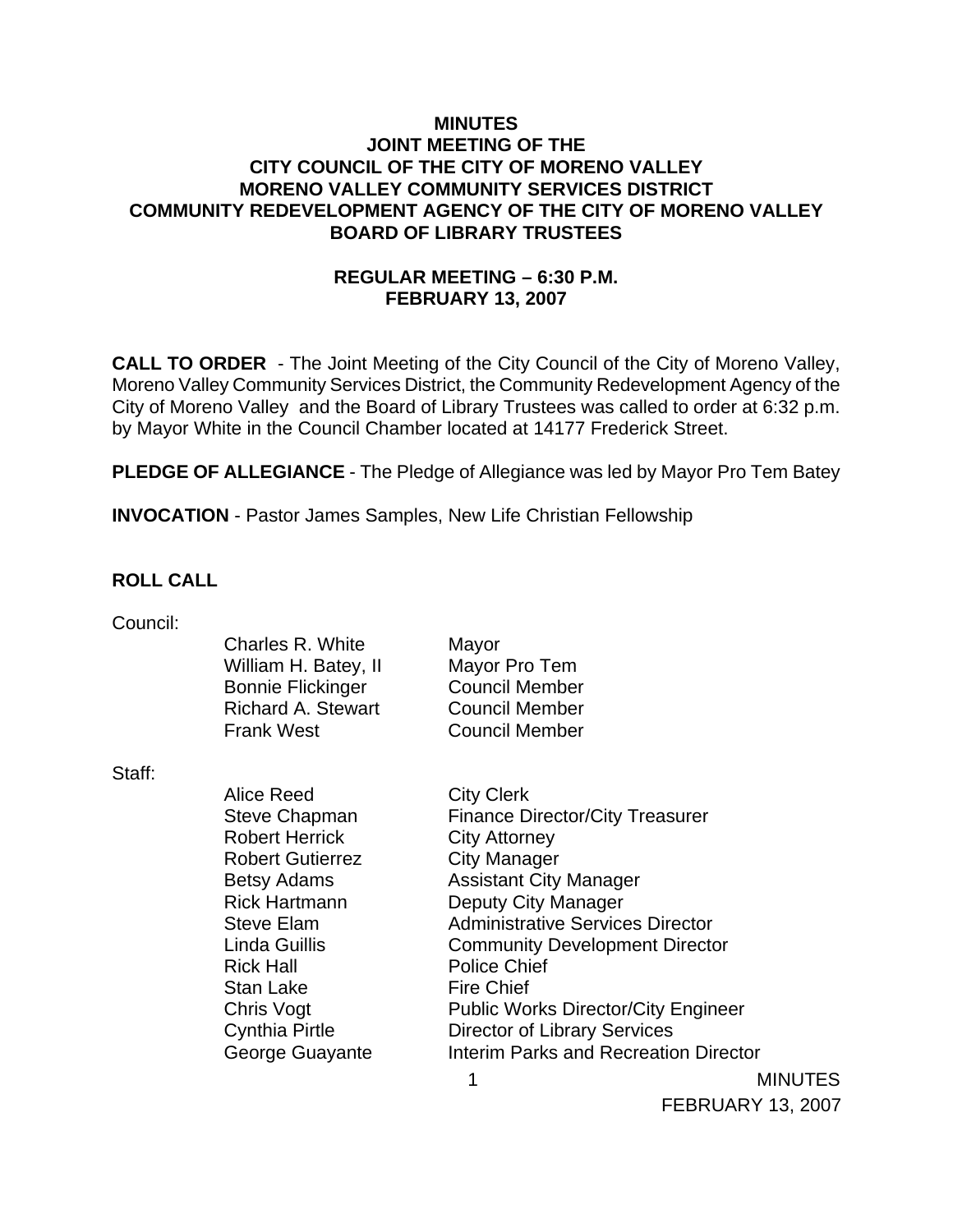Denese Wilson **Human Resources Director** Barry Foster **Economic Development Director** Angela Rushen Assistant to the City Manager

## **JOINT CONSENT CALENDARS (SECTIONS A-D) OF THE CITY COUNCIL OF THE CITY OF MORENO VALLEY, MORENO VALLEY COMMUNITY SERVICES DISTRICT, COMMUNITY REDEVELOPMENT AGENCY OF THE CITY OF MORENO VALLEY AND THE BOARD OF LIBRARY TRUSTEES**

Mayor White opened the agenda items for the Consent Calendars for public comments, there being none, public comments were closed.

## **A. CONSENT CALENDAR** - **CITY COUNCIL**

- A1. ORDINANCES FIRST READING BY TITLE ONLY Waived reading of all Ordinance Introductions and read by title only.
- A2. CITY COUNCIL REPORTS ON REIMBURSABLE ACTIVITIES (Report of: City Clerk's Department) Recommendation: Receive and file.
- A3. WARRANT REPORT DECEMBER 31, 2006 (Report of: Finance Department) Recommendation: Adopt Resolution No. 2007-15, approving the Warrant Report, dated December 2006, in the total amount of \$15,289,687.96.

Resolution No. 2007-15

A Resolution of the City Council of the City of Moreno Valley, California, Approving the Warrant Report Dated December 31, 2006

A4. REVIEW AND CONTINUE THE EMERGENCY ACTION REGARDING THE DESIGN AND CONSTRUCTION OF THE MORENO VALLEY UTILITIES (MVU) 115 KILOVOLT (KV) SUBSTATION AND SWITCHYARD FACILITY (Report of: Public Works Department) Recommendation: Review and continue the Emergency Action taken by the Council during the September 26, 2006 Council Meeting under Resolution 2006-113 Making Findings of an Emergency and Authorizing the Execution of the Design-Build Agreement for the Moreno Valley Utilities Substation and Switchyard Project between the City of Moreno Valley, as Owner, and ABB, Inc., a Delaware Corporation, as Design-Builder in accordance with Public Contract Code Sections 20168, 22050, and Government Code Section 5956.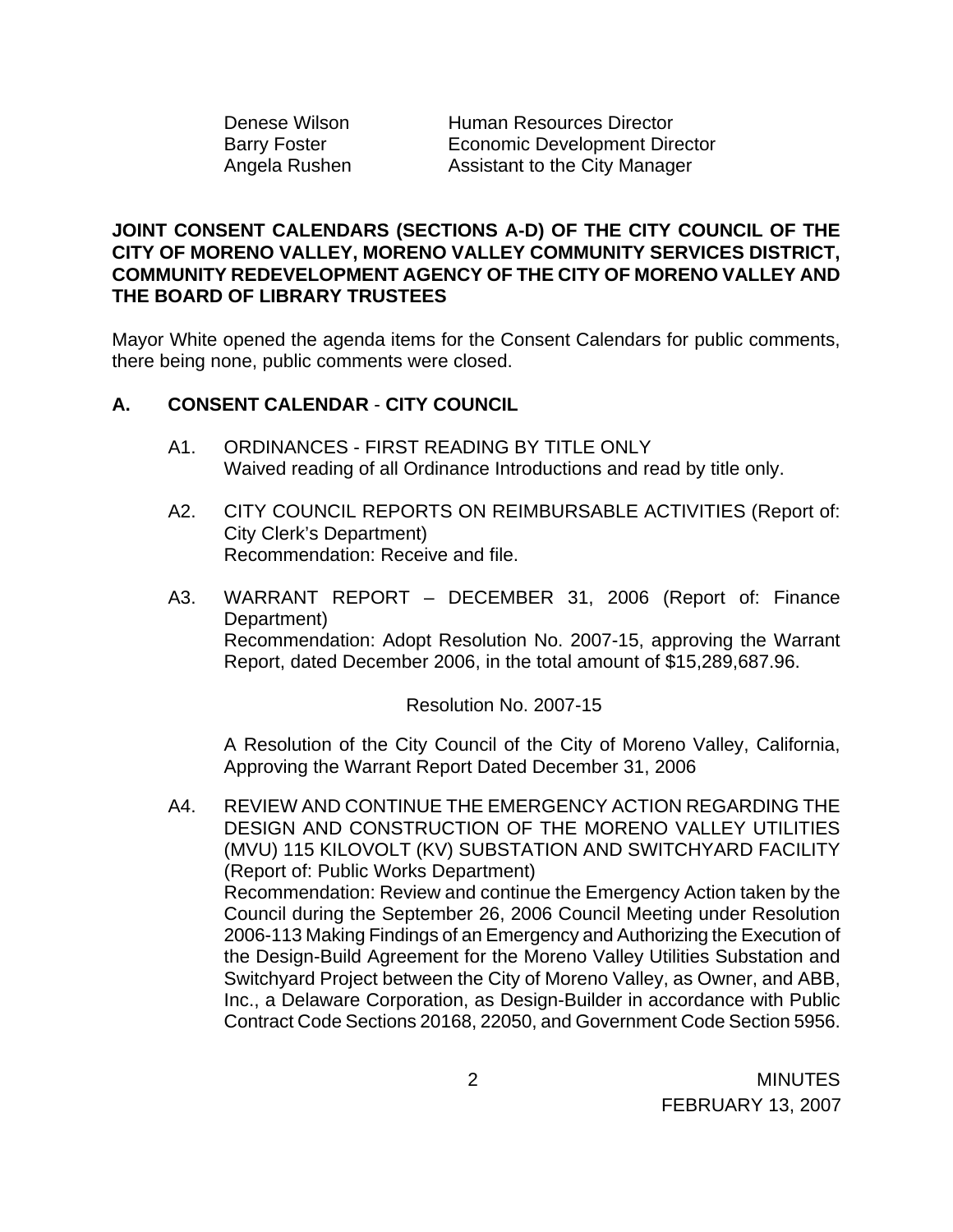- A5. TRACT MAP 22315 LANDSCAPE AND IRRIGATION EXONERATION OF BONDS; EAST SIDE OF INDIAN STREET, SOUTH OF MANZANITA AVENUE, AT THE ENTRANCE TO ZUPPARDO WAY; SUBDIVIDER - JAY A. ZUPPARDO, MORENO VALLEY, CA (Report of: Public Works Department) Recommendation: Authorize the City Engineer to exonerate the Landscape and Irrigation Bond for Tract Map 22315.
- A6. APPROVE TRACT 29920 SINGLE FAMILY RESIDENTIAL ACCEPT FINAL MAP, AGREEMENT, AND BONDS FOR PUBLIC IMPROVEMENTS; EAST OF GRANDE VISTA DRIVE AND SOUTH OF SUGARITE CANYON DRIVE; DEVELOPER - CHT INVESTMENT, LLC, NEWPORT BEACH, CA (Report of: Public Works Department) Recommendation:
	- 1. Approve Tract 22920, authorize the City Clerk to sign the map and transmit said map to the County Recorder's Office for recordation;
	- 2. Accept the Agreement and Bonds for Public Improvements;
	- 3. Authorize the Mayor to execute the Agreement;
	- 4. Direct the City Clerk to forward the signed Agreement to the County Recorder's Office for recordation; and
	- 5. Authorize the City Engineer to execute any future time extension amendments to the agreement, subject to City Attorney approval, if the required public improvements are not completed within said timeframe.
- A7. TRACT 30318 SPORTS PARK 2<sup>ND</sup> AMENDMENT TO AGREEMENT FOR PARK IMPROVEMENTS (TIME EXTENSION), EAST OF LASSELLE STREET, SOUTH OF KRAMERIA AVENUE IN THE MORENO VALLEY RANCH SPECIFIC PLAN AREA, DEVELOPER – EMPIRE LAND, LLC, ONTARIO, CA (CONTINUED FROM JANUARY 23, 2007) (Report of: Public Works Department) Recommendation:
	- 1. Authorize the Mayor to execute the  $2^{nd}$  Amendment to Agreement for Park Improvements for Tract 30318 Sports Park; and
	- 2. Instruct the City Clerk to forward the completed  $2^{nd}$  Amendment to Agreement for Park Improvements to the County Recorder's Office for recordation.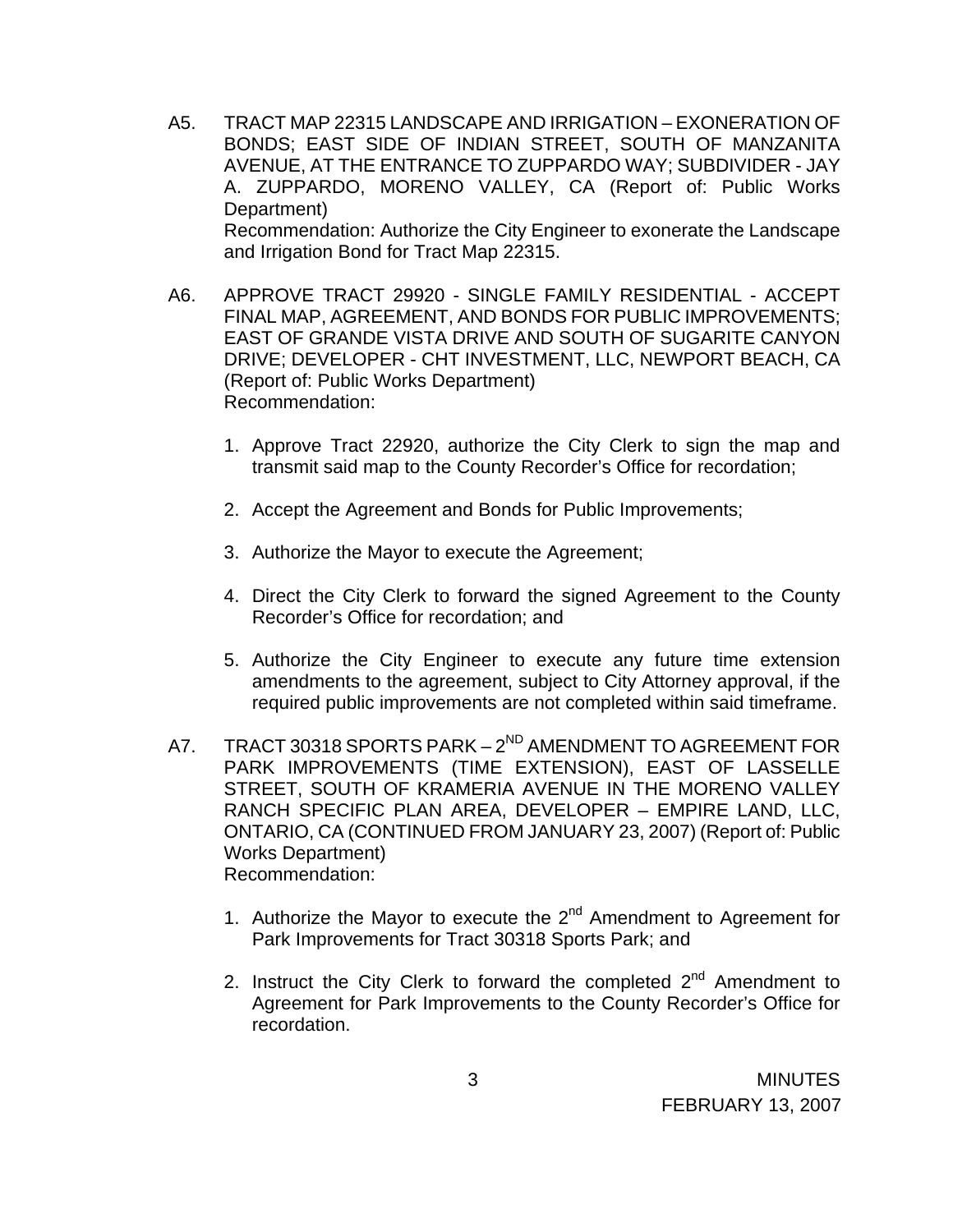- A8. TRACT MAP 31120 REDUCE FAITHFUL PERFORMANCE BOND AND ADOPT THE RESOLUTION AUTHORIZING ACCEPTANCE OF THE PUBLIC IMPROVEMENTS AS COMPLETE AND ACCEPTING ARTISAN STREET, STONEGATE COURT, VINTNER LANE, STEPHENSON STREET AND THOSE PORTIONS OF MORENO BEACH DRIVE AND JOHN F. KENNEDY DRIVE ASSOCIATED WITH THE PROJECT INTO THE CITY'S MAINTAINED STREET SYSTEM; DEVELOPER - PINNACLE M.V.R. L.P., ALISO VIEJO, CA (Report of: Public Works Department) Recommendation:
	- 1. Adopt Resolution No. 2007-16 authorizing the acceptance of the public improvements for Tract Map 31120 as complete and accepting Artisan Street, Stonegate Court, Vintner Lane, Stephenson Street and those portions of Moreno Beach Drive and John F. Kennedy Drive associated with the project into the City's maintained street system; and

#### Resolution No. 2007-16

A Resolution of the City Council of the City of Moreno Valley, California, Authorizing the Acceptance of the Public Improvements as Complete Within Tract 31120 and Accepting Artisan Street, Stonegate Court, Vintner Lane, Stephenson Street and those Portions of Moreno Beach Drive and John F. Kennedy Drive Associated with the Project Into the City's Maintained Street System

- 2. Authorize the City Engineer to execute the 90% reduction to the Faithful Performance Bond, exonerate the Material and Labor Bond in 90 days if there are no stop notices or liens on file with the City Clerk, and exonerate the final 10% of the Faithful Performance Bond in one year when all clearances are received.
- A10. PARCEL MAP 32174 AMENDMENT TO AGREEMENT FOR PUBLIC IMPROVEMENTS (TIME EXTENSION); SOUTHEAST SIDE OF HEACOCK STREET AND COTTONWOOD AVENUE; DEVELOPER – HEACOCK COTTONWOOD III LIMITED PARTNERSHIP, PALM DESERT, CA (Report of: Public Works Department) Recommendation:
	- 1. Authorize the Mayor to execute the Amendment to Agreement for Public Improvements for Parcel Map 32174;
	- 2. Instruct the City Clerk to forward the completed Amendment to Agreement for Public Improvements to the County Recorder's Office for recordation; and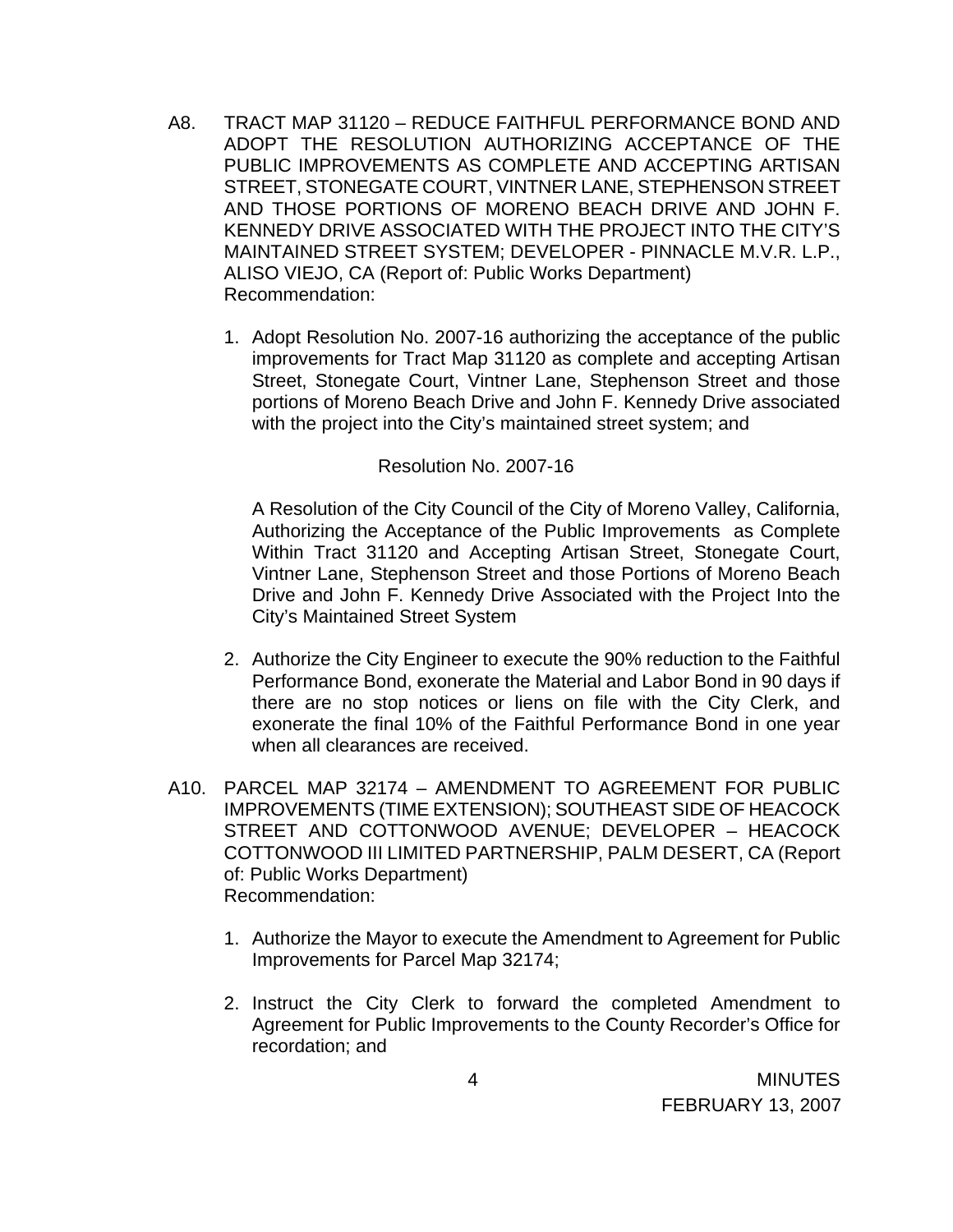- 3. Authorize the City Engineer to execute any future time extension amendments to the agreement, subject to City Attorney approval, if the required public improvements are not completed within said timeframe.
- A11. APPROVE TRACT 32515 SINGLE FAMILY RESIDENTIAL ACCEPT THE FINAL MAP, AND THE AGREEMENTS AND BONDS FOR THE PUBLIC AND PRIVATE IMPROVEMENTS; NORTHEAST CORNER OF PIGEON PASS ROAD AND OLD LAKE DRIVE; SUBDIVIDER – K. HOVNANIAN FORECAST HOMES SOUTHERN, INC., ONTARIO, CA (Report of: Public Works Department) Recommendation:
	- 1. Approve Tract 32515, authorize the City Clerk to sign the map and transmit said map to the County Recorder's Office for recordation;
	- 2. Accept the Agreements and Bonds for Public Improvements and Private Improvements;
	- 3. Authorize the Mayor to execute the Agreements;
	- 4. Direct the City Clerk to forward the signed Agreements to the County Recorder's Office for recordation; and
	- 5. Authorize the City Engineer to execute any future time extension amendments to the agreements, subject to City Attorney approval, if the required public and/or private improvements are not completed within said timeframe.
- A12. AUTHORIZE AND ACCEPT THE TRANSFER OF A PORTION OF REAL PROPERTY KNOWN AS PERRIS BOULEVARD (APN 475-050-002) FROM AMERICA CHANG JIANG INTERNATIONAL INVESTMENT, INC., TO THE CITY OF MORENO VALLEY, A MUNICIPAL CORPORATION AND DIRECT THE CITY CLERK TO EXECUTE THE CERTIFICATE OF ACCEPTANCE (Report of: Public Works Department) Recommendation:
	- 1. Authorize and accept the transfer of a portion of real property known as Perris Boulevard (APN 475-050-002) from America Chang Jiang International Investment, Inc., to the City of Moreno Valley, a Municipal Corporation; and
	- 2. Direct the City Clerk to execute the Certificate of Acceptance.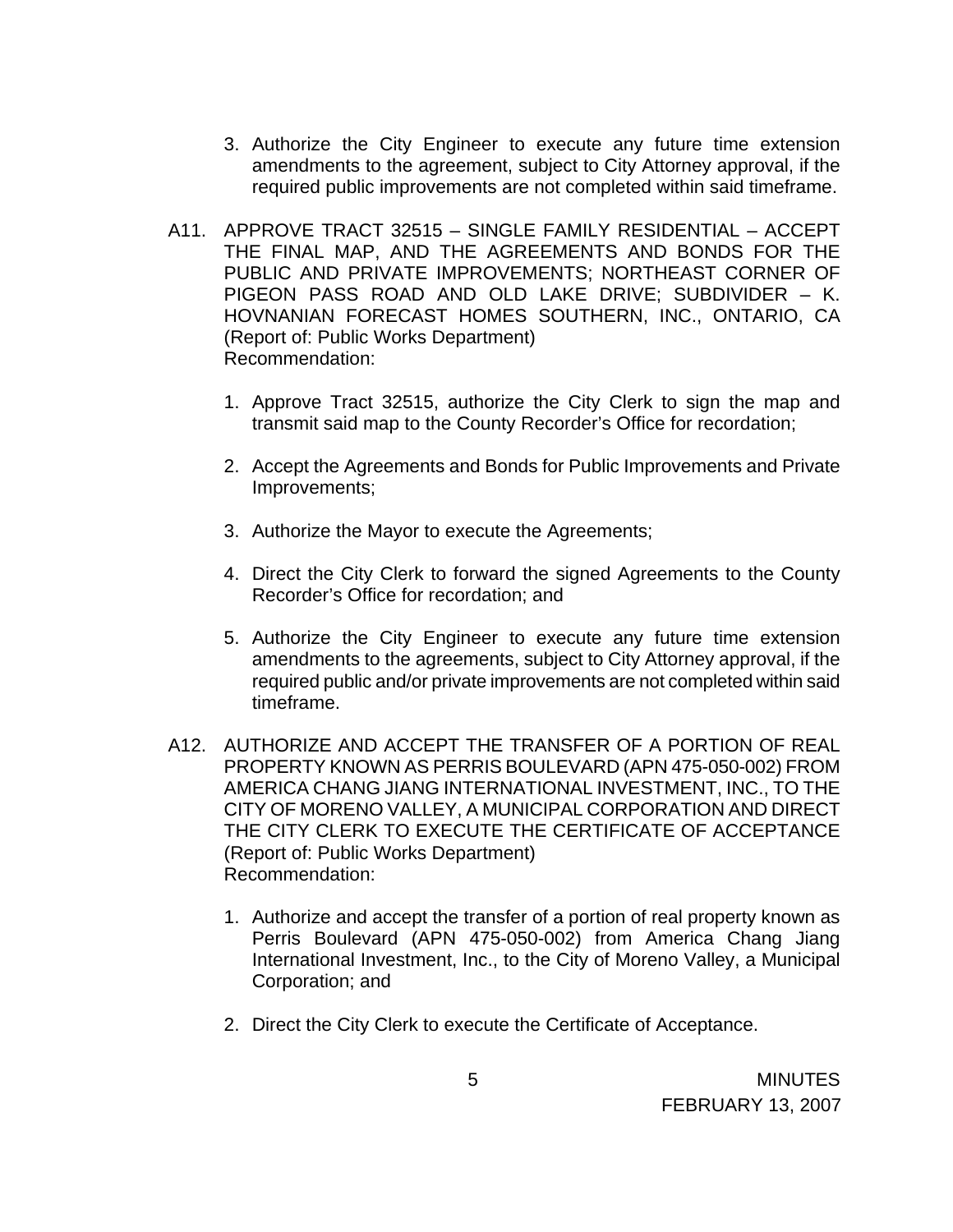A13. ADOPT RESOLUTION NO. 2007-12 AUTHORIZING THE ACQUISITION OF APN 485-133-007 THROUGH CHAPTER 8 AGREEMENT OF SALE WITH THE RIVERSIDE COUNTY TREASURER (Report of: Public Works Department) Recommendation: Adopt Resolution No. 2007-17 authorizing the acquisition of APN 485-133-007 through Chapter 8 Agreement of Sale with the Riverside County Treasurer.

Resolution No. 2007-17

A Resolution of the City Council of the City of Moreno Valley, California, Objecting to the Public Sale of the Herein Described Property and Offering to Purchase the Property for use as a Bike Trail and Related Public Purposes, and Including the Purchase Price, Legal Description, Assessment Number and Describing the Public Purpose for Which the Land is to be Devoted

- A14. PURCHASE OF POLICE ENFORCEMENT MOTORCYCLES (Report of: Police Department) Recommendation:
	- 1. Approve the replacement of one (1) 2001 BMW R1100 RT-P Police Motorcycle and four (4) 2004 BMW R 1150 RT-P Police Motorcycles with five (5) 2007 Honda St-1300P Police Motorcycles;
	- 2. Approve budget expenditures in the amount of \$118,246.60 from the Equipment Replacement Reserve Fund Account 010.62310.6642.645, for the purchase of five (5) Honda ST-1300P Police Motorcycles, and related emergency equipment; and
	- 3. Award the purchase of five (5) Honda St-1300P Police Motorcycles to Huntington Beach Honda, and authorize the Finance Director to issue 5 purchase orders in the amount of \$13,704.00 per unit, and \$8,491.00 per unit for the purchase and installation of the requisite emergency equipment from several vendors.
- A15. PA05-0049 REQUEST TO CONDUCT A FULL ROAD CLOSURE OF INDIAN STREET BETWEEN THE GROVE VIEW ROAD EXTENSION AND MORENO VALLEY'S SOUTH CITY LIMITS FOR THE CONSTRUCTION OF PERRIS VALLEY MASTER DRAINAGE PLAN LATERAL B-3 FROM MARCH 1, 2007 - JULY 11, 2007; SUBDIVIDER – INDIAN STREET LLC, WALNUT, CA

(Report of: Public Works Department)

 Recommendation: Authorize a full road closure of Indian Street between the Grove View Road Extension and Moreno Valley's South City Limits for the construction of Perris Valley Master Drainage Plan Lateral B-3 from March 1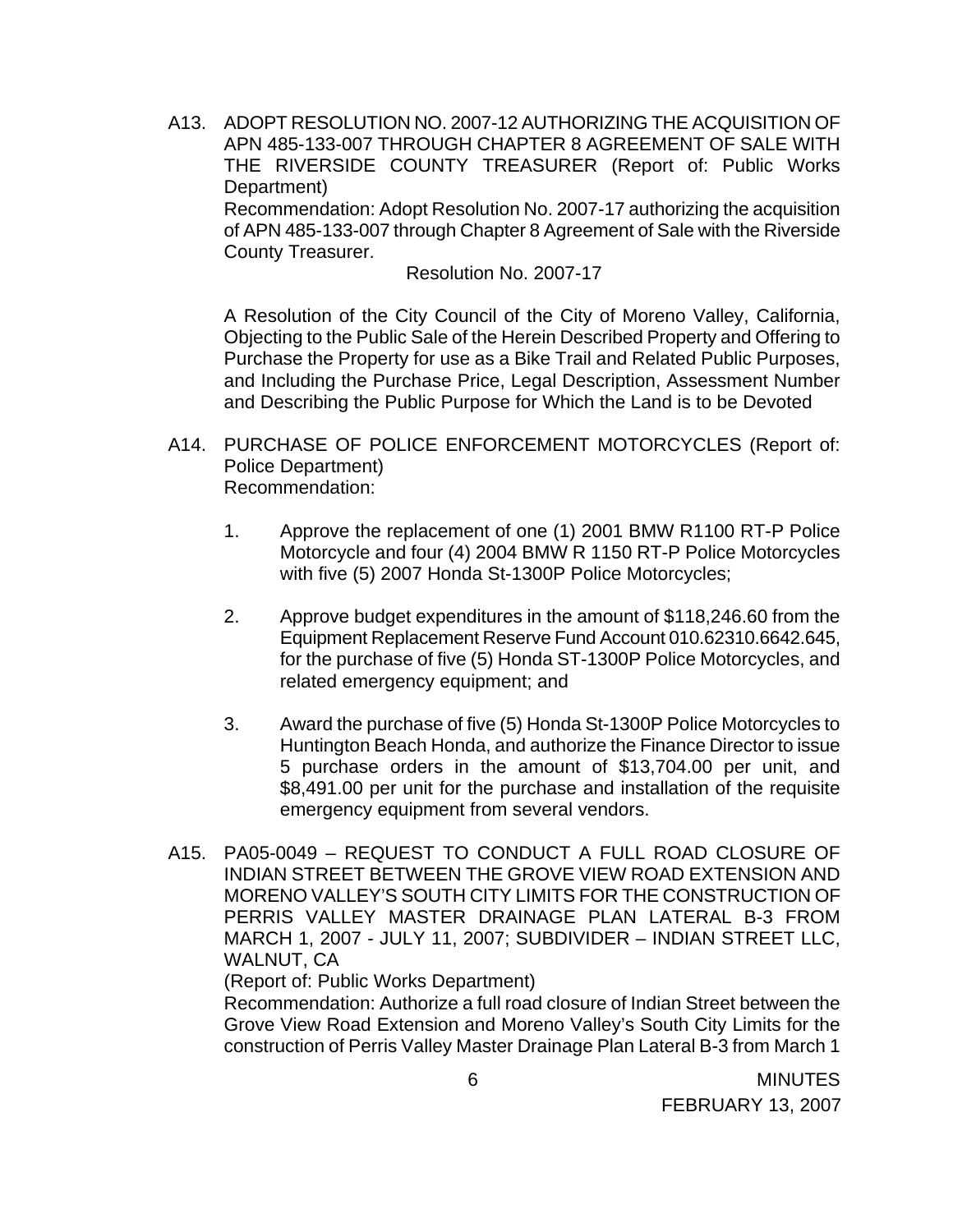2007-July 11, 2007.

- A16. MINUTES REGULAR MEETING OF JANUARY 23, 2007 (Report of: City Clerk's Department) Recommendation: Approve as submitted.
- A17. AUTHORIZATION TO AWARD THE CONSTRUCTION CONTRACT FOR THE SUBSTATION FEEDER PROJECT - PROJECT NO.'S 06-00300 & 06- 00400 (Report of: Public Works Department) – MATERIAL NOT AVAILABLE AT TIME OF PRINTING – TO BE PROVIDED UNDER SEPARATE COVER.
- A18. AUTHORIZATION TO AWARD THE CONSTRUCTION CONTRACT AND AUTHORIZATION OF APPROPRIATION FOR THE TRAFFIC SIGNAL FOR STATE ROUTE 60 WEST BOUND RAMPS AND MORENO BEACH DRIVE – PROJECT NO. 05-41779224 (Report of: Public Works Department) Recommendation:
	- 1. Award the construction contract for the Traffic Signal for State Route 60 West Bound Ramps and Moreno Beach Drive to Hillcrest Contracting, Inc., 1467 Circle City Drive, Corona, CA 92879-1668, the lowest responsible bidder;
	- 2. Authorize the Mayor to execute a contract agreement with Hillcrest Contracting, Inc.;
	- 3. Authorize the appropriation of \$650,000.00 from unencumbered DIF-Arterial (Fund 416) fund balance to the Traffic Signal for State Route 60 West Bound Ramps and Moreno Beach Drive (Account No. 416.83525), to provide funding for the construction of non-traffic-signal related costs associated with the Traffic Signal for State Route 60 West Bound Ramps and Moreno Beach Drive;
	- 4. Authorize the issuance of a Purchase Order for Hillcrest Contracting, Inc., in the amount of \$787,800.00 (the bid amount plus 10% contingency) for the traffic signal at State Route 60 West Bound Ramps and Moreno Beach Drive (Account Nos. 417.79224 and 416.83525; and
	- 5. Authorize the City Engineer to execute any subsequent related minor change orders to the contract with Hillcrest Contracting, Inc., up to, but not exceeding, the contingency amount of \$71,625.00, subject to the approval of the City Attorney.
- A19. FIRST AMENDMENT TO CITY MANAGER'S EMPLOYMENT AGREEMENT (Report of: Human Resources Department)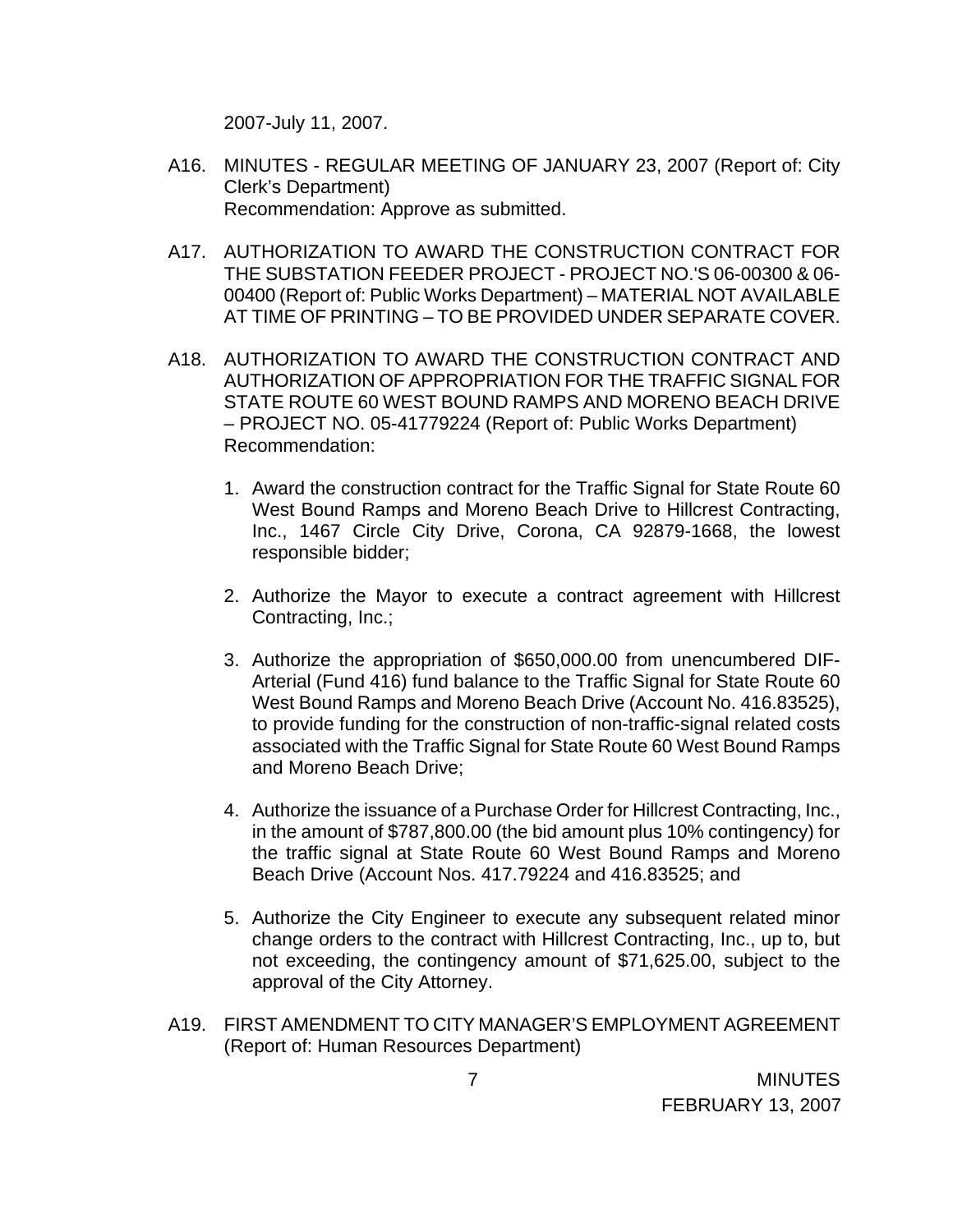Recommendation: Approve the First Amendment to the Employment Agreement of the City Manager.

## **B. CONSENT CALENDAR** - **COMMUNITY SERVICES DISTRICT**

- B1. ORDINANCES FIRST READING BY TITLE ONLY Waived reading of all Ordinance Introductions and read by title only.
- B2. MINUTES REGULAR MEETING OF JANUARY 23, 2007 (Report of: City Clerk's Department) Recommendation: Approve as submitted.
- B3. REQUEST TO ADVERTISE A NOTICE REQUESTING PROPOSALS MORENO VALLEY COMMUNITY SERVICES DISTRICT PROJECT NO. E-4/07 – MAINTENANCE OF STREETSCAPE LANDSCAPING AND IRRIGATION – MORENO VALLEY RANCH – EAST (Report of: Public Works Department) Recommendation:
	- 1. Adopt the area maps and maintenance specifications, which are on file in the Public Works Department;
	- 2. Acknowledge the previous Environmental Determinations relating to the existing landscape areas as approved per Specific Plan 193 EIR Certification; and
	- 3. Authorize the City Clerk to advertise a Notice Requesting Proposals for Project E-4/07.
- B4. AUTHORIZATION TO ENTER INTO AN AGREEMENT WITH THE YOUNG MEN'S CHRISTIAN ASSOCIATION (YMCA) FOR PROVIDING AFTER SCHOOL PROGRAMS THROUGH THE CALIFORNIA DEPARTMENT OF EDUCATION, AFTER SCHOOL PARTNERSHIPS OFFICE, FOR THE AFTER SCHOOL EDUCATION AND SAFETY (ASES) PROGRAM (Report of: Parks & Recreation Department) Recommendation: Authorize the President of the Board of Directors to execute an agreement with the Young Mens Christian Association (YMCA) for providing after school programs through California Department of Education, After School Partnerships Office, for the After School Education and Safety (ASES) Program, in the amount of up to \$1,755,000, providing literacy, academic enrichment and a safe constructive alternative for students in kindergarten through ninth grade.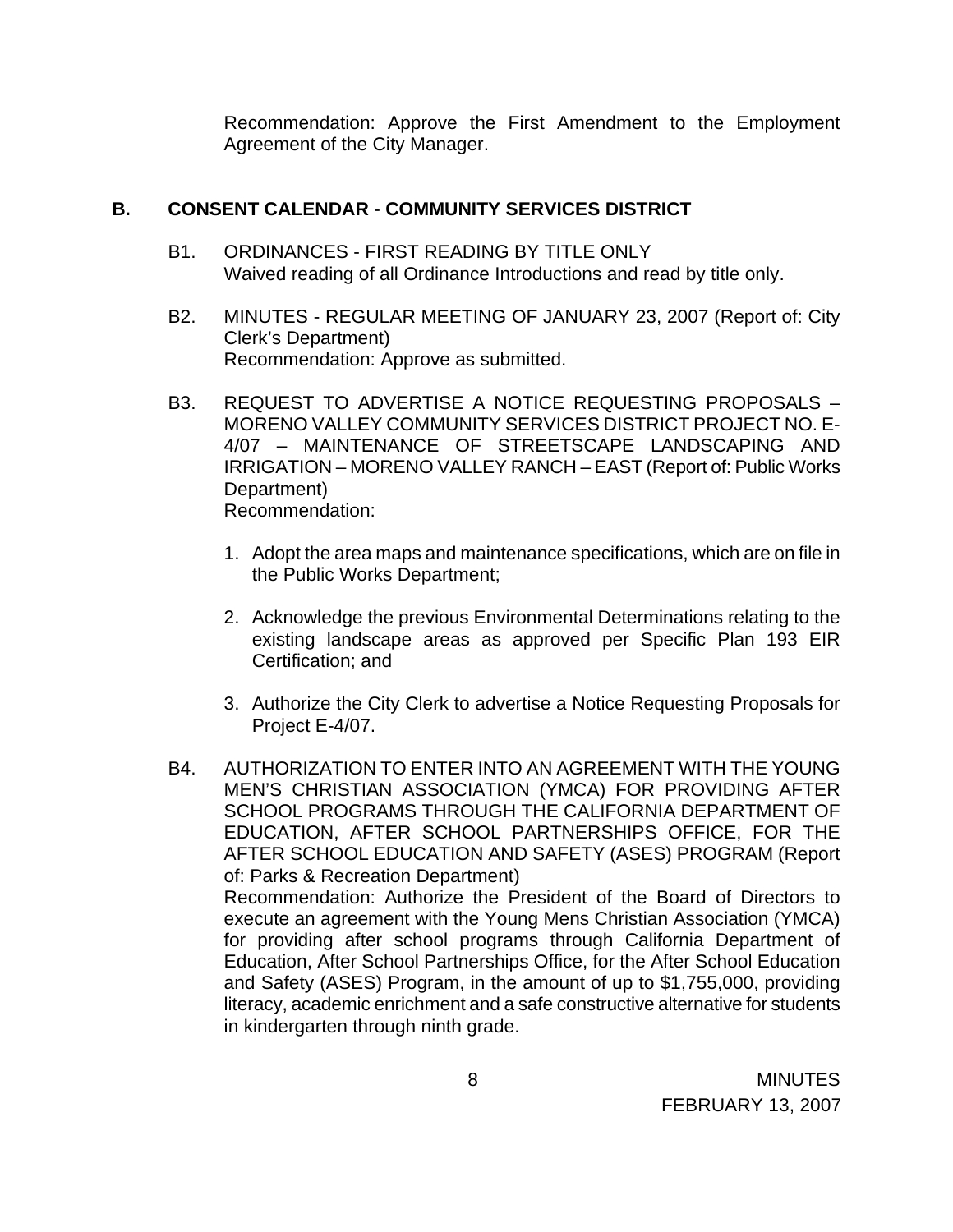### **C. CONSENT CALENDAR** - **COMMUNITY REDEVELOPMENT AGENCY**

- C1. ORDINANCES FIRST READING BY TITLE ONLY Waived reading of all Ordinance Introductions and read by title only.
- C2. MINUTES REGULAR MEETING OF JANUARY 23, 2007 (Report of: City Clerk's Department) Recommendation: Approve as submitted.

## **D. CONSENT CALENDAR** - **BOARD OF LIBRARY TRUSTEES**

- D1. ORDINANCES FIRST READING BY TITLE ONLY Waived reading of all Ordinance Introductions and read by title only.
- D2. MINUTES REGULAR MEETING OF JANUARY 23, 2007 (Report of: City Clerk's Department) Recommendation: Approve as submitted.

## **Joint Consent Calendar Items A2 – D2 approved by a 5-0 vote with the exception of item A9 which was pulled for separate discussion/action. m/Flickinger, s/Stewart.**

## **E. PUBLIC HEARINGS - NONE**

# **F. ITEMS REMOVED FROM CONSENT CALENDARS FOR DISCUSSION OR SEPARATE ACTION**

- A9. APPROVE PARCEL MAP 31707 SINGLE FAMILY RESIDENTIAL ACCEPT FINAL MAP, AGREEMENT, AND BONDS FOR PUBLIC IMPROVEMENTS; 23815 IRONWOOD AVENUE; SUBDIVIDER - ANNIE PAULINE EDGE, MORENO VALLEY, CA (Report of: Public Works Department) Recommendation:
	- 1. Approve Parcel Map 31707, authorize the City Clerk to sign the map and transmit said map to the County Recorder's Office for recordation;
	- 2. Accept the Agreement and Bonds for Public Improvements;
	- 3. Authorize the Mayor to execute the Agreement;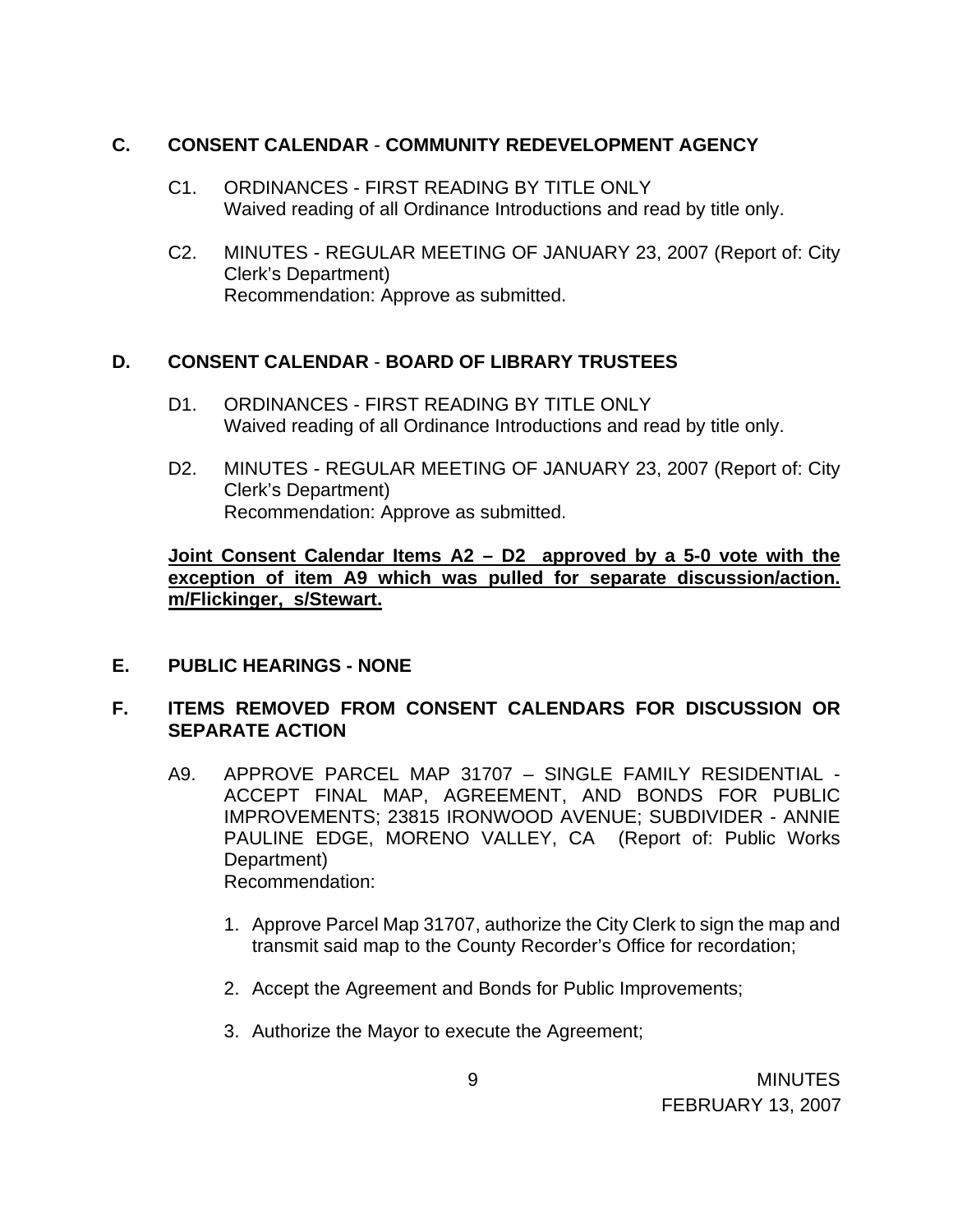- 4. Direct the City Clerk to forward the signed Agreement to the County Recorder's Office for recordation; and
- 5. Authorize the City Engineer to execute any future time extension amendments to the agreement, subject to City Attorney approval, if the required public improvements are not completed within said timeframe.

## **6. Approval of items 1-5 contingent upon payment of final fees.**

### **Approved by a 5-0 vote as amended to add item number 6 as stated above. m/Stewart, s/Flickinger.**

## **G. REPORTS**

- G1. CITY COUNCIL REPORTS ON REGIONAL ACTIVITIES
	- a) Report on March Joint Powers Commission by Council Member **Stewart**
	- 1. Council Member Stewart stated the MJPA had approved three new projects one of which is Tesco;
	- 2. Reported the Noise Subcommittee met along with representatives from DHL to address the noise issues. The possibility of changing the flight path was discussed along with the option of the MJPA purchasing a noise monitor and working with a consultant to provide accurate information on the noise issue.
- G2. ESTABLISHMENT OF "RANCHO BELAGO" AS A COMMUNITY NAME FOR THE AREA GENERALLY EAST OF LASSELLE STREET WITHIN THE CITY OF MORENO VALLEY (CONTINUED FROM JANUARY 23, 2007) (Report of: Community Development Department) Recommendation:

Mayor White opened the agenda item for public comment. Public comment was received from Marcy Feltenberger (opposes); Peter Weaver (supports); Stephen Crews (opposes); Joe Zmudosky (supports); Michael Geller (supports); Harold Trubo (supports); David Slawson (supports); Meli Van Natta (supports); Julie Reyes (supports); Seth Cox (expressed concerns); Susan Gilchrist (opposes); Jaime Hurtado (supports); John Esquivel (supports); James Jernigan (supports); John Adams (supports); Kim Nelson (supports); Dennis Leon (supports); Daryl Terrell (opposes); William Arsenault (supports); Dana Park (supports); Joseph Park (supports); Tom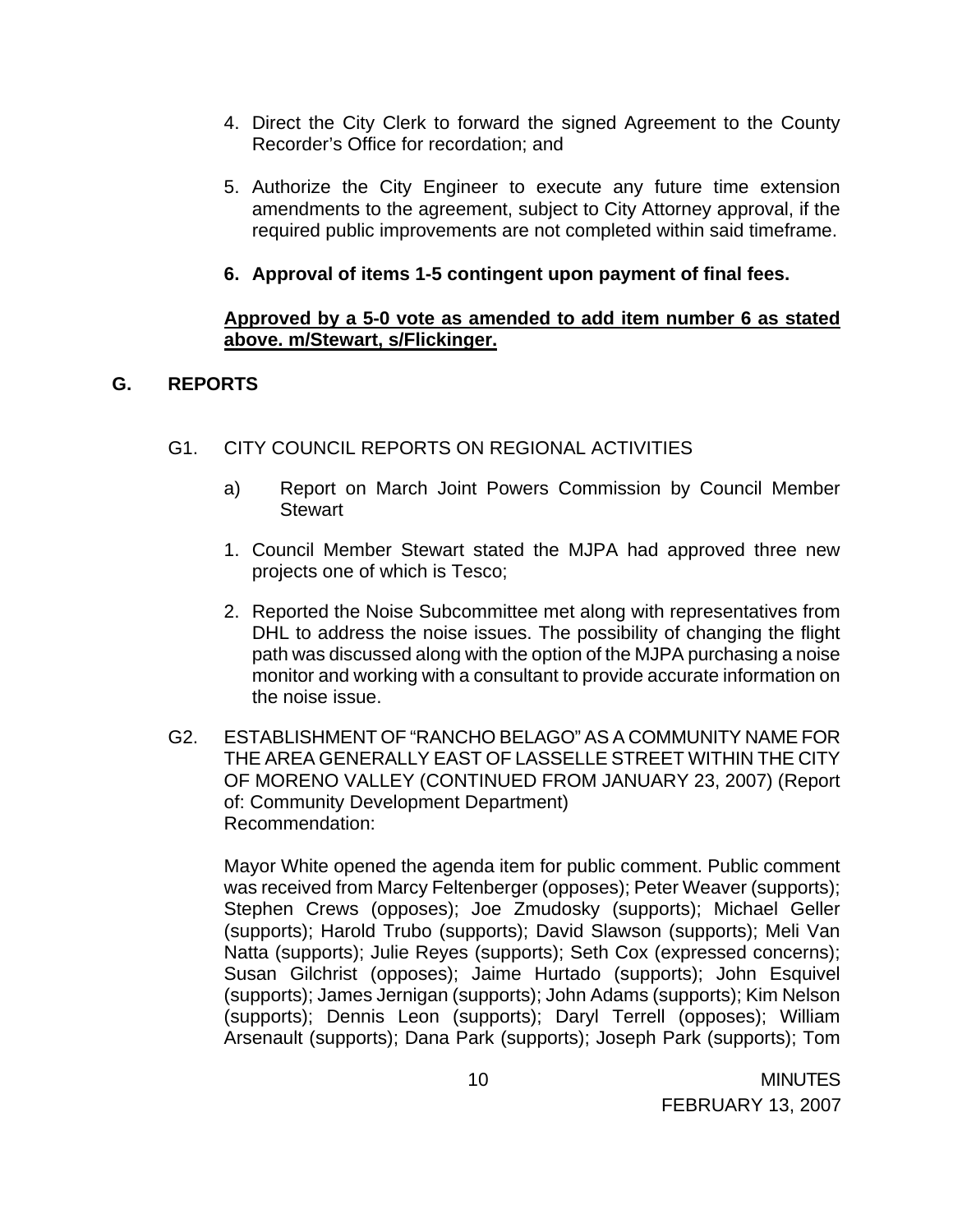Jerele, Sr. (supports); and Jamil Dada (supports).

1. Adopt Resolution No. 2007-14 supporting the establishment of "Rancho Belago" as a community name for the area generally east of Lasselle Street within the City of Moreno Valley.

Resolution No. 2007-14

A Resolution of the City Council of the City of Moreno Valley, California, Supporting the Establishment of "Rancho Belago" as a Community Name for the Area Generally East of Lasselle Street within the City of Moreno Valley

## **Approved by a 4-1 vote, as amended to delete references to the 92555 zip code and the "beautiful lakes" description . m/Stewart, s/Flickinger, White opposing.**

# **RECESS; RECONVENE**

G3. APPOINTMENTS TO THE PARKS AND RECREATION COMMISSION, RECREATIONAL TRAILS BOARD, SENIOR CITIZENS' BOARD AND CONFIRMATION OF VAL VERDE PARENT TEACHER COUNCIL REPRESENTATIVE TO THE TRAFFIC SAFETY COMMISSION (Report of: City Clerk's Department) Recommendation:

Mayor White opened the agenda item for public comments; there being none, public comments were closed.

- 1. Appoint one member to the Parks and Recreation Commission with a term expiring June 30, 2008;
- 2. Appoint one member to the Recreational Trails Board with a term expiring June 30, 2009;
- 3. Appoint two members to the Senior Citizens' Board with a term expiring June 30, 2007 or June 30, 2009;
- 4. Confirm the appointment of Renonah McGee to the Traffic Safety Commission as the Val Verde Parent Teacher Council representative, with a term expiring June 30, 2009;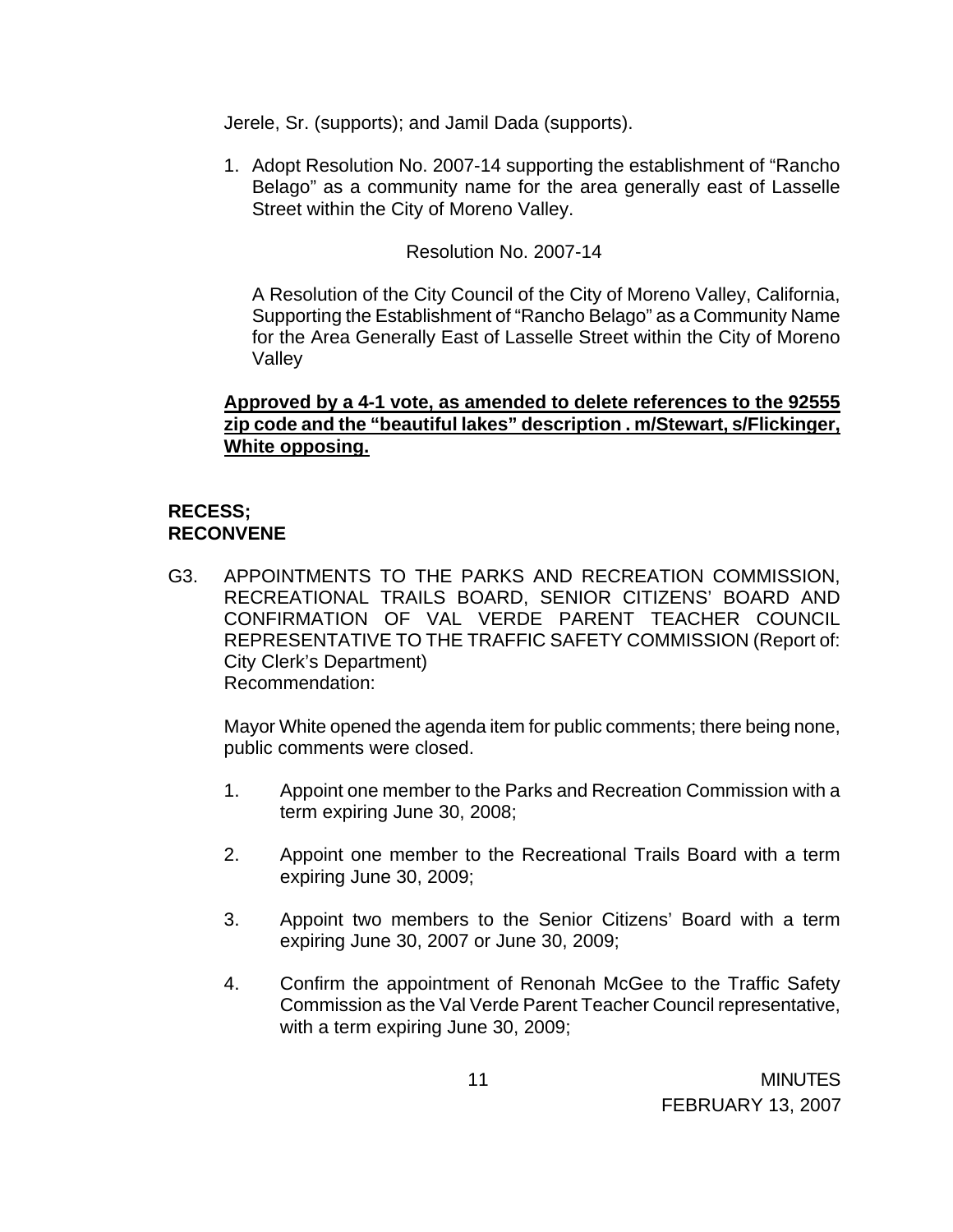5. If appointments are not made, declare the positions vacant and authorize the City Clerk to re-notice the positions as vacant.

#### **Approved by a 5-0 vote, m/Flickinger, s/West, to make the following appointments:**

**Parks and Recreation Commission, term expiring 6/30/08 – Christine A. Duchene** 

 **Recreational Trails Board, term expiring 6/30/09 – Keith A. Jones** 

 **Senior Citizens' Board, two terms expiring 6/30/09 – Richard I. Harry and Carrie V. Morris** 

 **Confirmation of appointment of Renonah McGee to Traffic Safety Commission as the Val Verde Parent Teacher Council representative, term expiring 6/30/09** 

G4. CITY MANAGER'S REPORT (Informational Oral Presentation – not for Council action) – City Manager Gutierrez announced he had selected David Turch and Associates to provide federal advocacy services for the City.

### **H. LEGISLATIVE ACTIONS**

ORDINANCES - 1ST READING AND INTRODUCTION - NONE

ORDINANCES - 2ND READING AND ADOPTION

H1. ORDINANCE NO. 735 - AN ORDINANCE OF THE CITY COUNCIL OF THE CITY OF MORENO VALLEY, CALIFORNIA, APPROVING PA04-0195 (ZONE CHANGE) TO CHANGE THE LAND USE FOR THE 108.19-NET ACRES OF ASSESSOR'S PARCEL NUMBERS 477-120-001, 006, 007, 008, 014, AND 015 FROM 62.07-NET ACRES OF BUSINESS PARK ZONE TO 30.94-NET ACRES OF BUSINESS PARK, 2.02-NET ACRES OF BUSINESS PARK MIXED USE AND 27.14-NET ACRES OF R15 ZONE AND CHANGE 46.12-NET ACRES OF RA-2 ZONE TO 12.17-NET ACRES OF RA-2, 9.39- NET ACRES OF R15 AND 21.83-NET ACRES OF R5 ZONE (RECEIVED FIRST READING AND INTRODUCTION ON JANUARY 23, 2007 ON A 4-0-1 VOTE, MAYOR PRO TEM BATEY ABSENT) (Report of: Community Development Department) Recommendation: Adopt Ordinance No. 735.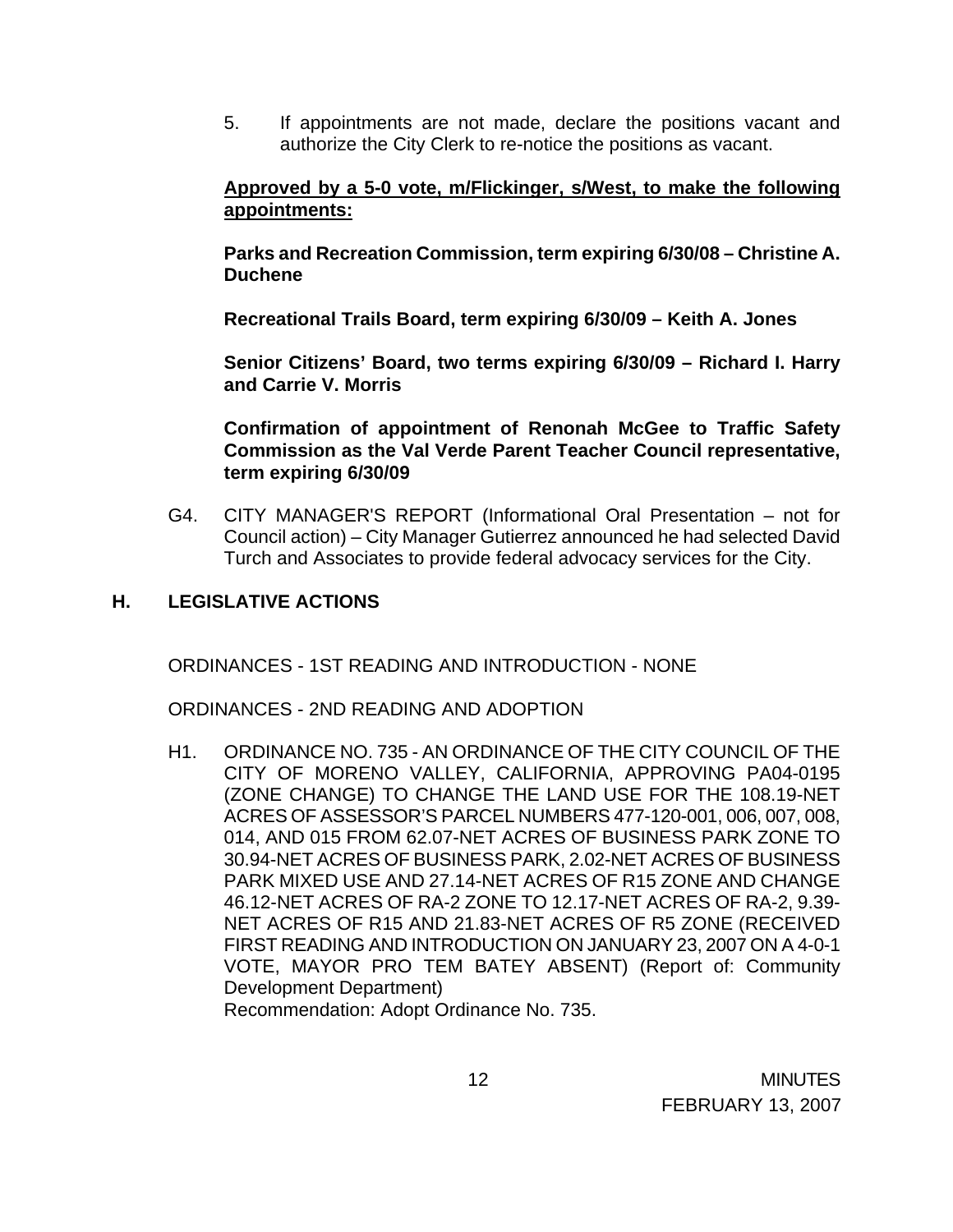#### Ordinance No. 735

An Ordinance of the City Council of the City of Moreno Valley, California, Approving PA04-0195 (Zone Change) to Change the Land Use for the 108.19-Net Acres of Assessor's Parcel Numbers 477-120-001, 006, 007, 008, 014, and 015 from 62.07-Net Acres of Business Park Zone to 30.94-Net Acres of Business Park, 2.02-Net Acres of Business Park Mixed Use and 27.14-Net Acres of R15 Zone and Change 46.12-Net Acres of RA-2 Zone to 12.17-Net Acres of RA-2, 9.39-Net Acres of R15 and 21.83-Net Acres of R5 Zone

#### **Approved by a 5-0 vote. m/Flickinger, s/Batey.**

H2. ORDINANCE NO. 736 - AN ORDINANCE OF THE CITY COUNCIL OF THE CITY OF MORENO VALLEY, CALIFORNIA, AMENDING THE OFFICIAL ZONING ATLAS OF SAID CITY, TO REQUEST PROJECT INCLUSION INTO THE CITY OF MORENO VALLEY AND WITHIN THE CITY'S SPHERE OF INFLUENCE AS WELL AS ESTABLISHING PREZONING OR AN R3 (RESIDENTIAL 3) ZONING CLASSIFICATION ON A 45 (NET) ACRE PARCEL OF LAND LOCATED ON THE EAST SIDE OF PIGEON PASS ROAD, NORTH OF THE CITY LIMITS IN THE COUNTY OF RIVERSIDE AND FINDING THAT A NEGATIVE DECLARATION SHALL BE ADOPTED BASED ON THE CALIFORNIA ENVIRONMENTAL QUALITY ACT GUIDELINES FOR SAID APPLICATION (PA06-0099) (RECEIVED FIRST READING AND INTRODUCTION ON JANUARY 23, 2007 ON A 4-0-1 VOTE, MAYOR PRO TEM BATEY ABSENT) (Report of: Community Development Department)

Recommendation: Adopt Ordinance No. 736.

### Ordinance No. 736

An Ordinance of the City Council of the City of Moreno Valley, California, Amending the Official Zoning Atlas of said City, to Request Project Inclusion into the City of Moreno Valley and Within the City's Sphere of Influence as Well as Establishing Prezoning or a R3 (Residential 3) Zoning Classification on a 45 (Net) Acre Parcel of Land Located on the East Side of Pigeon Pass Road, North of the City Limits in the County of Riverside and Finding that a Negative Declaration Shall be adopted Based on the California Environmental Quality Act Guidelines for said Application (PA06-0099)

### **Approved by a 5-0 vote. m/Flickinger, s/Batey.**

H3. ORDINANCE NO. 737 - AN ORDINANCE OF THE CITY COUNCIL OF THE CITY OF MORENO VALLEY, CALIFORNIA, AMENDING THE OFFICIAL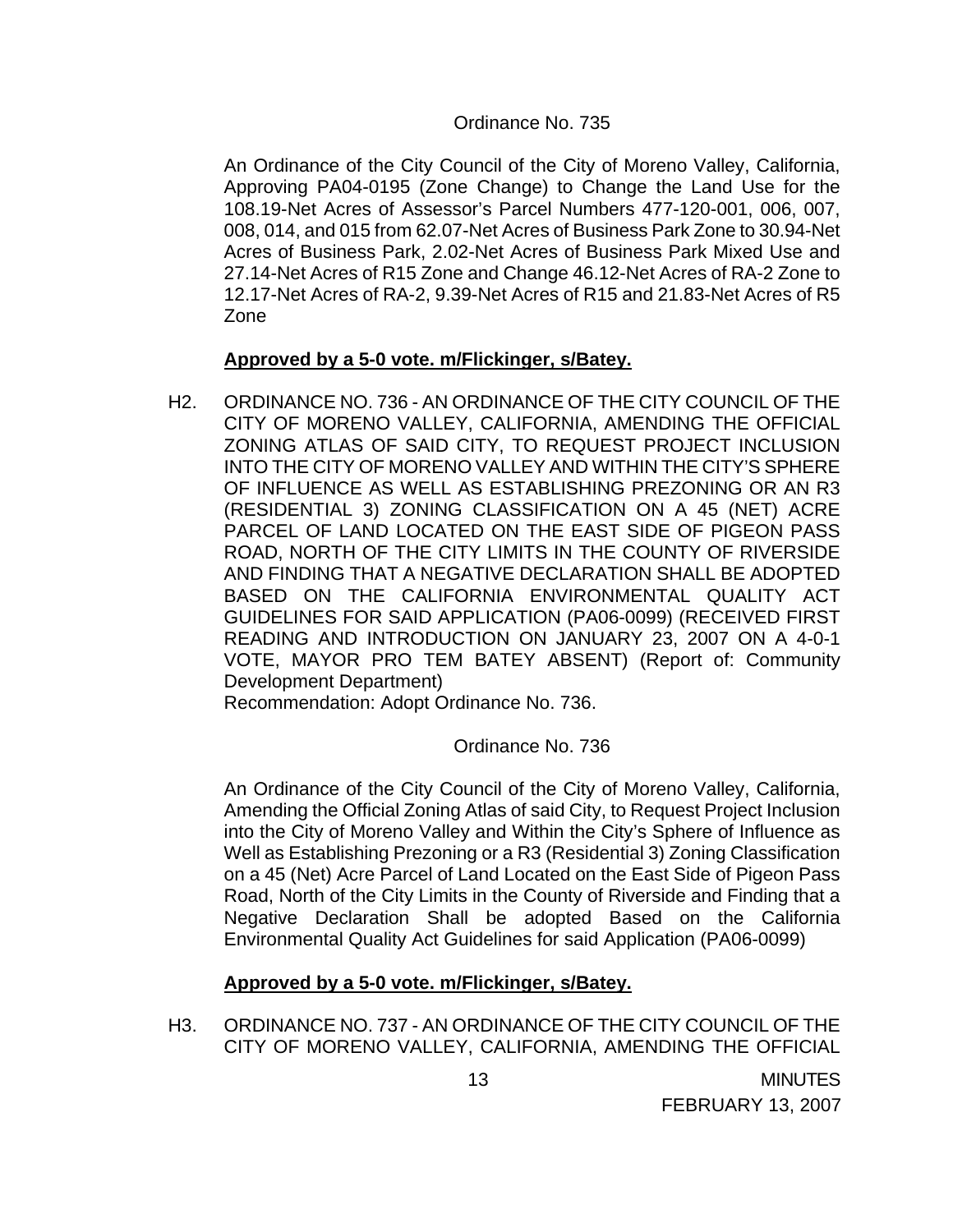ZONING ATLAS OF SAID CITY, TO REQUEST PROJECT INCLUSION INTO THE CITY OF MORENO VALLEY AND WITHIN THE CITY'S SPHERE OF INFLUENCE AS WELL AS ESTABLISHING PREZONING OR AN R1 (RESIDENTIAL 1) ZONING CLASSIFICATION ON A 64.9 GROSS (52.4 NET) ACRE PARCEL OF LAND (INCLUDING 61.20 ACRES IN THE COUNTY OF RIVERSIDE AND 3.50 ACRES IN THE CITY OF MORENO VALLEY) LOCATED ON THE NORTHEAST CORNER OF MANZANITA AND QUINCY STREET, WITH REDLANDS BOULEVARD TO THE EAST, NORTH OF THE CITY LIMITS IN THE COUNTY OF RIVERSIDE AND FINDING THAT A NEGATIVE DECLARATION SHALL BE ADOPTED BASED ON THE CALIFORNIA ENVIRONMENTAL QUALITY ACT GUIDELINES FOR SAID APPLICATION (PA05-0079) (RECEIVED FIRST READING AND INTRODUCTION ON JANUARY 23, 2007 ON A 4-0-1 VOTE, MAYOR PRO TEM BATEY ABSENT) (Report of: Community Development Department)

Recommendation: Adopt Ordinance No. 737.

Ordinance No. 737

An Ordinance of the City Council of the City of Moreno Valley, California, Amending the Official Zoning Atlas of said City, to Request Project Inclusion into the City of Moreno Valley and within the City's Sphere of Influence as Well as Establishing Prezoning or a R1 (Residential 1) Zoning Classification on a 64.9 Gross (52.4 Net) Acre Parcel of Land (Including 61.20 Acres in the County of Riverside and 3.50 Acres in the City of Moreno Valley) Located on the Northeast Corner of Manzanita and Quincy Street, with Redlands Boulevard to the East, North of the City Limits in the County of Riverside and Finding that a Negative Declaration Shall be Adopted Based on the California Environmental Quality Act Guidelines for said Application (PA05-0079)

### **Approved by a 5-0 vote. m/Flickinger, s/Batey.**

H4. ORDINANCE NO. 738 - AN ORDINANCE OF THE CITY COUNCIL OF THE CITY OF MORENO VALLEY, CALIFORNIA, AMENDING THE OFFICIAL ZONING ATLAS OF SAID CITY, TO ESTABLISH THE INDUSTRIAL DESIGNATION AS PRE-ZONING FOR APPROXIMATELY THREE ACRES, AND REQUEST INCLUSION INTO THE CITY'S SPHERE OF INFLUENCE AND CITY BOUNDARY OF APPROXIMATELY 18 ACRES, IN THE GENERAL ALIGNMENT OF THE OLD HIGHWAY 215 RIGHT-OF-WAY BETWEEN ALESSANDRO BOULEVARD AND CACTUS AVENUE, AND FINDING THAT THE PROPOSAL IS EXEMPT UNDER SECTION 15061(B)(3) OF THE CALIFORNIA ENVIRONMENTAL QUALITY ACT GUIDELINES FOR SAID APPLICATION (PA06-0148) (RECEIVED FIRST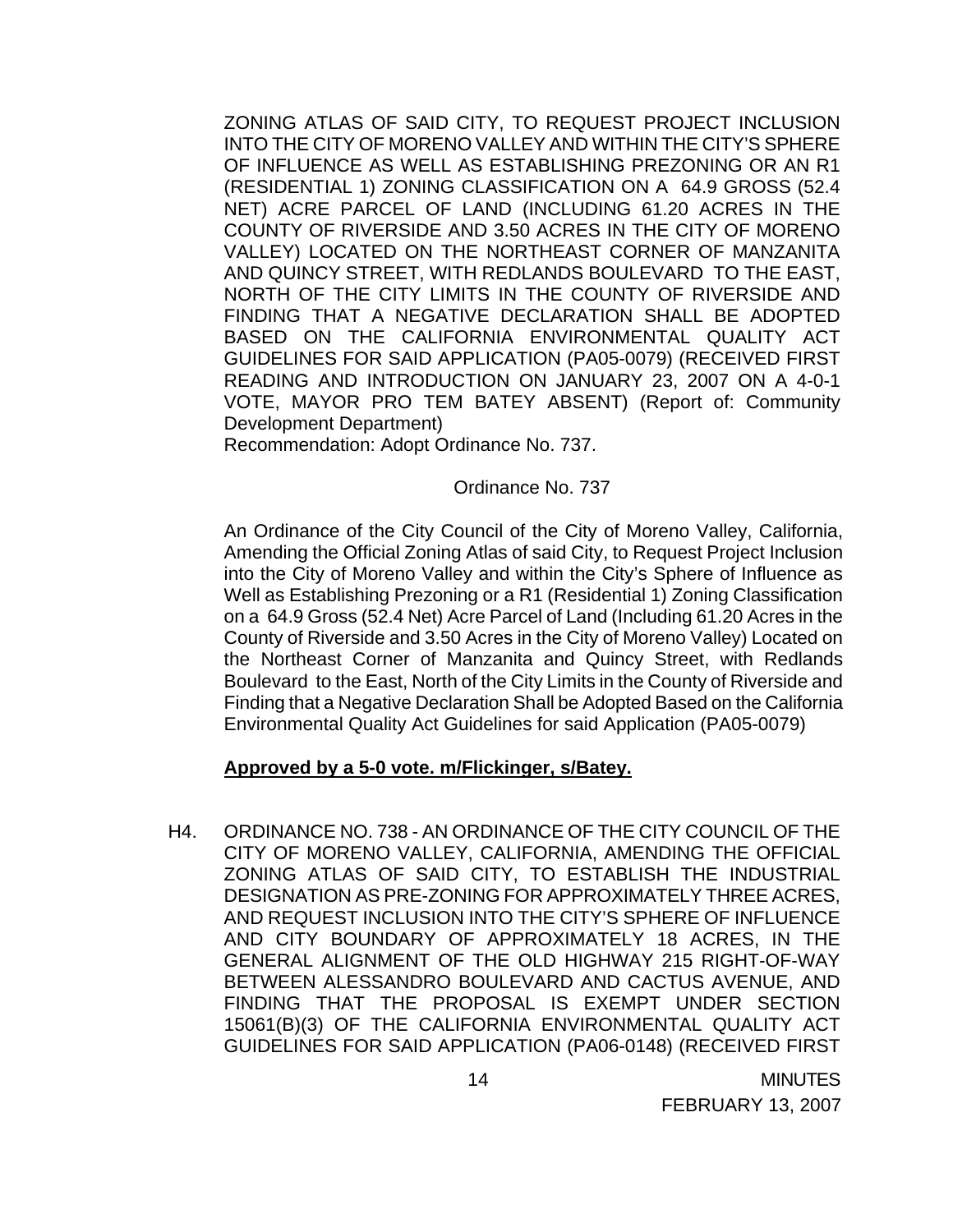READING AND INTRODUCTION ON JANUARY 23, 2007 ON A 4-0-1 VOTE, MAYOR PRO TEM BATEY ABSENT) (Report of: Community Development Department) Recommendation: Adopt Ordinance No. 738.

## Ordinance No. 738

An Ordinance of the City Council of the City of Moreno Valley, California, Amending the Official Zoning Atlas of said City, to Establish the Industrial Designation as Pre-Zoning for Approximately Three Acres, and Request Inclusion into the City's Sphere of Influence and City Boundary of Approximately 18 Acres, in the General Alignment of the Old Highway 215 Right-Of-Way Between Alessandro Boulevard and Cactus Avenue, and Finding that the Proposal is Exempt Under Section 15061(B)(3) of the California Environmental Quality Act Guidelines for said Application (PA06- 0148)

## **Approved by a 5-0 vote. m/Flickinger, s/Batey.**

PUBLIC COMMENTS **ON ANY SUBJECT NOT ON THE AGENDA** UNDER THE JURISDICTION OF THE CITY COUNCIL ARE AS FOLLOWS:

John Esquivel

1) Traffic issue on Perris & Elder – problem getting on freeway

Daryl Terrell

1) Act of violence committed against Chris Fields – victim of shooting – feels the City should offer a reward for information leading to arrest of the person who committed this crime – anonymous tip line could be set up

Tom Jerele, Sr.

- 1) Sunnymead Boulevard improvement compliance issues
- 2) Keep small businesses along Sunnymead Blvd. alive during improvement project

## **CLOSING COMMENTS AND/OR REPORTS OF THE CITY COUNCIL, COMMUNITY SERVICES DISTRICT, OR COMMUNITY REDEVELOPMENT AGENCY**

### Mayor Pro Tem Batey

1) Announced the City's After School Programs – all 38 – to begin on 2/26/07 – special prize for the top three readers

## Council Member Flickinger

1) Asked the Public Works Director to look at the traffic issue at Perris & Elder with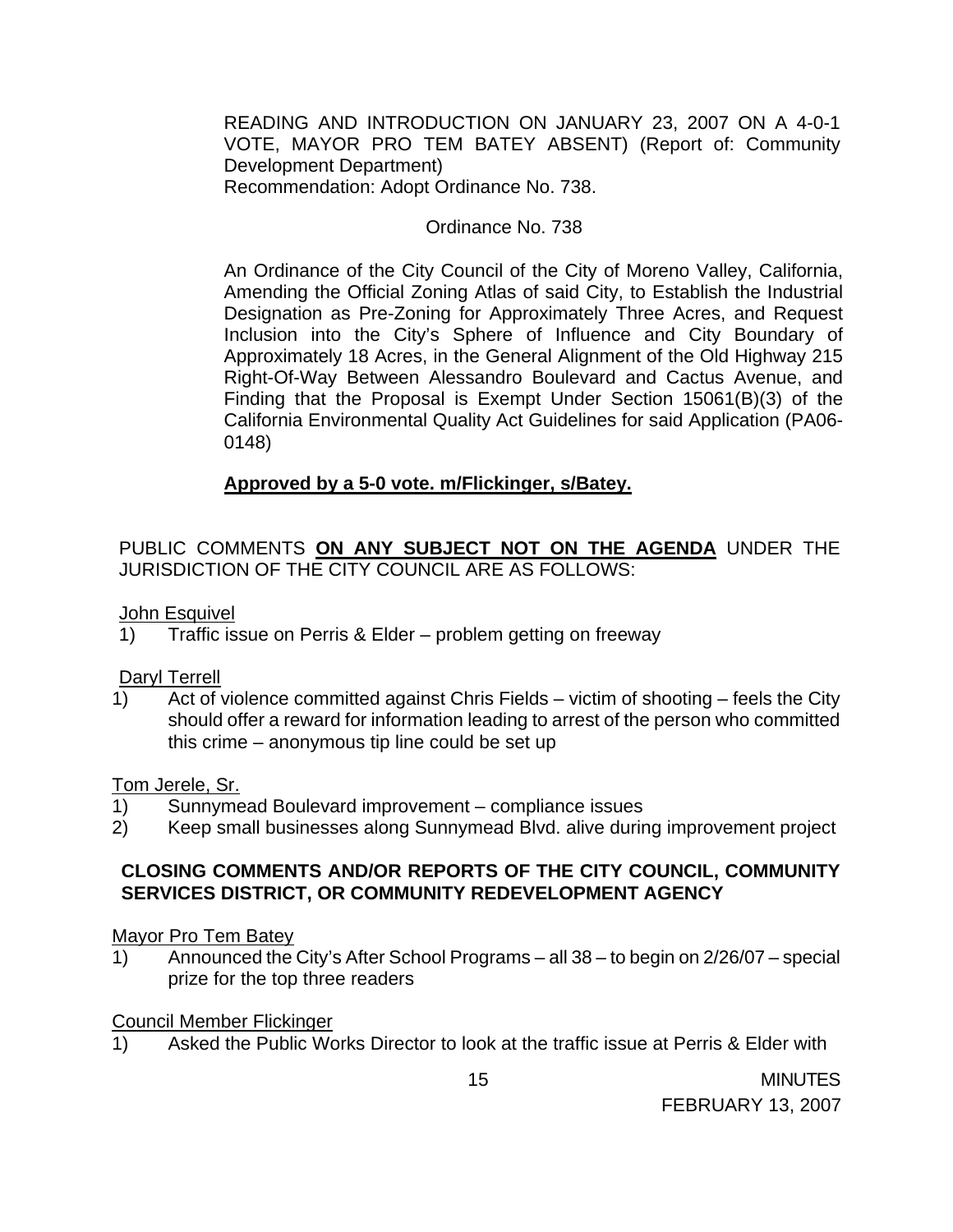respect to the freeway access lane

- 2) Inquired of the Police Chief if the City has a Reward Ordinance in place and also if the City participates in "We Tip" – the Police Chief stated the City does participate in both
- 3) Announced the library will be moving books from the storefront Library back to the existing Alessandro Library which will re-open in April but in the interim the Bookmobile will be available at the storefront location on Fridays & Saturdays from 9am – 5pm and Mondays from 10am -2pm
- 4) The Aqueduct Bikeway will be dedicated in April

Council Member Stewart

- 1) Stated he feels the "Getting Guns off the Street" is a really good attitude amongst the police officers – appreciates the Police Department doing this
- 2) Responded to the member of the public who stated they didn't feel the City is keeping up with the growth in respect to police & fire – stated the City is keeping up with the need and the Riverside Sheriff's Department will be providing twenty new officers straight out of the Police Academy to Moreno Valley this year
- 3) Stated Caltrans cannot utilize the commuter lane to alleviate traffic going to Riverside
- 4) Attended the musical "Oklahoma" at the LDS Stake great show & performance tickets are still available
- 5) Pigeon Pass widening project should bid this summer

## Council Member West – no comments

\_\_\_\_\_\_\_\_\_\_\_\_\_\_\_\_\_\_\_\_\_\_\_\_\_\_\_\_\_\_\_\_\_\_

Mayor White

1) Elder Ave. & Perris Blvd. – inquired of Public Works Director as to the status of issues – Traffic division is looking into the problem

# **ADJOURNMENT**

There being no further business to conduct, the meeting was adjourned at 9:01 p.m. by unanimous informal consent.

Submitted by:

Alice Reed, City Clerk Secretary, Moreno Valley Community Services District Secretary, Community Redevelopment Agency of the City of Moreno Valley Secretary, Board of Library Trustees